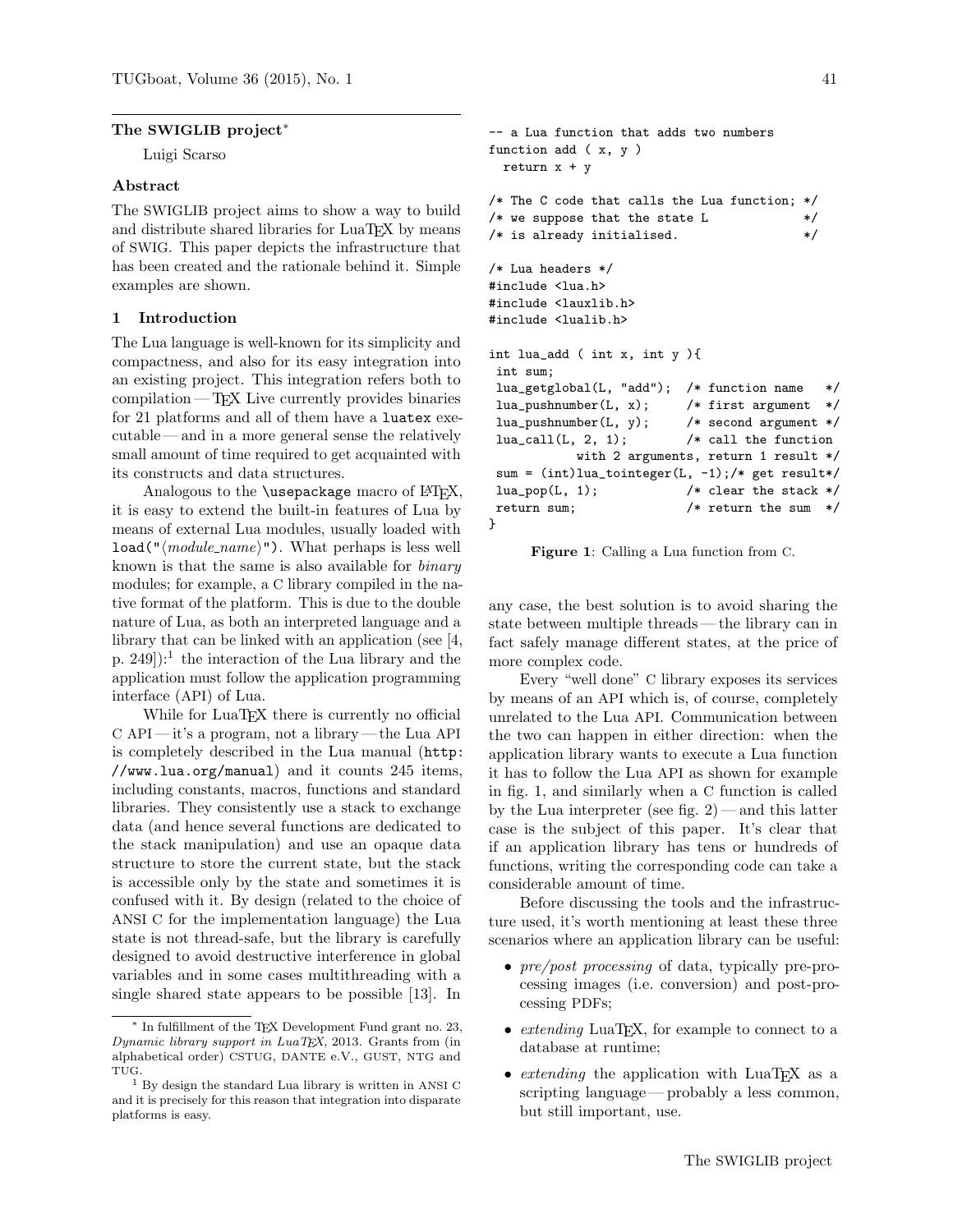/\* Example C function to be called from Lua. \*/  $/*$  Lua headers  $*/$ #include <lua.h> #include <lauxlib.h> #include <lualib.h> int c\_add (int x, int y) { return x+y; } int \_wrap\_c\_add (lua\_State \*L) { int x,y, sum;  $x = (int)$ lua\_tointeger(L, -1); /\* first arg \*/  $y = (int)$ lua\_tointeger(L, -2); /\* second arg \*/  $sum = c\_add(x, y);$  /\* call  $c\_add$  \*/ lua\_pushnumber(L, sum); /\* push result \*/ return 1;  $/*$  return sum  $*/$ } static const luaL\_Reg myapplication [] = { {"add", \_wrap\_c\_add}, /\* register c\_add \*/ {NULL,NULL} /\* sentinel \*/ }; int luaopen\_myapplication(lua\_State \*L) { luaL\_newlib(L,myapplication); return 1; }

```
-- Calling c_add from Lua
local myapplication = require("myapplication")
print (myapplication.add(2,3))
```
<span id="page-1-0"></span>Figure 2: Calling a C function from Lua.

### 2 The SWIG tool

As described above, to connect an application library with the Lua interpreter a third layer which acts as interface is needed. This layer, called wrapper code, must know the application API and, of course, the Lua API. In fig. [2,](#page-1-0) c\_add is the application function, and the wrapper code items are \_wrap\_c\_add, myapplication and luaopen myapplication; the local Lua variable myapplication is the binding. Under Linux the compilation is straightforward:

```
$ gcc -I/usr/include/lua5.2 -fPIC \
  -o myapplication.o \
  -c myapplication.c
$ gcc -I/usr/include/lua5.2 -shared \
  -o myapplication.so myapplication.o \
  -llua5.2
```
where -fPIC tells the compiler to generate position independent code, given that myapplication.so is a shared library. From this elementary example we can identify the following issues:

- how to compile the wrapper to obtain a suitable binary module?
- how to distribute the module?

The next subsections will try to address these questions.

### 2.1 Generate a wrapper

After a initial period of experimentation the following assumptions have emerged as suitable for a project that aims to serve the T<sub>F</sub>X community:

- 1. the wrapper code should be generated in an automatic fashion preserving as much as possible the meaning and the names of the functions and data structures of the application API;
- 2. the application and Lua API should be freely accessible.

The tool chosen is SWIG, the Simplified Wrapper and Interface Generator program available for different platforms, including Linux, Windows and Mac OS X. Its web site is <http://www.swig.org>; for a quick overview, see also [http://www.ibm.com/](http://www.ibm.com/developerworks/aix/library/au-swig) [developerworks/aix/library/au-swig](http://www.ibm.com/developerworks/aix/library/au-swig). SWIG has a powerful  $C/C^{++}$  preprocessor and can analyse<sup>[2](#page-1-1)</sup> a header file and produce the wrapper code. For example, given the C API

```
/* myapplication.h */
#include <lua.h>
#include <lauxlib.h>
#include <lualib.h>
```
extern int c\_add (int, int);

the SWIG interface file to create the wrapper is:

```
%module core
%{
/* code included in the wrapper */
#include "myapplication.h"
%}
/* header to analyse */
%include "myapplication.h"
```
The wrapper itself (by default core\_wrap.c) is generated with

\$ swig -lua core.i

and, supposing that the application header and the shared library myapplication.so live in the current

<span id="page-1-1"></span><sup>2</sup> SWIG works particularly well with C libraries, while with C++ libraries usually the developer has to manually write some customisation, e.g. to manage function overloading or multiple inheritance. For C++, in fact, "at the lowest level, SWIG generates a collection of procedural ANSI C-style wrappers"; see [http://www.swig.org/Doc3.0/SWIGDocumentation.](http://www.swig.org/Doc3.0/SWIGDocumentation.html#SWIGPlus_nn2) [html#SWIGPlus\\_nn2](http://www.swig.org/Doc3.0/SWIGDocumentation.html#SWIGPlus_nn2) .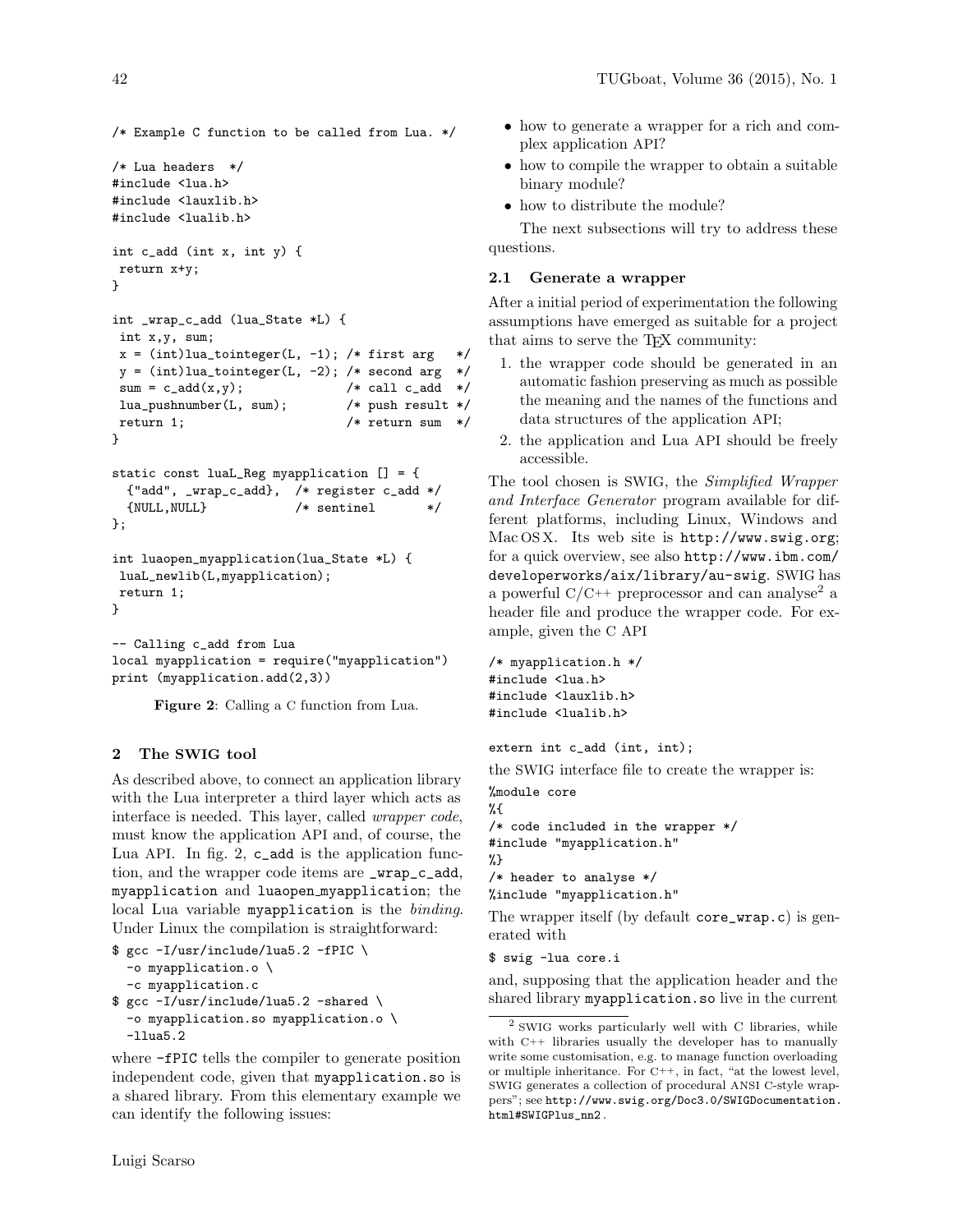directory ./ , the binary module core.so is compiled as below (again for the Linux platform):

```
$ gcc -I/usr/include/lua5.2 -I./ -IPIC \
     -o core_wrap.o \
      -c core_wrap.c
$ gcc -L./ -Wl,-rpath,'$ORIGIN/.' -shared \
      -o core.so core_wrap.o \
      -lmyapplication -llua5.2
```
and loaded in Lua with

```
local myapplication = require("core")
print (myapplication.c_add(2, 3))
```
This example shows all the basic components used in the SWIGLIB project. A practical interface file is in fact only a bit more complex: here is one for the cURL library, a free and easy-to-use clientside URL transfer library ([http://curl.haxx.se/](http://curl.haxx.se/libcurl) [libcurl](http://curl.haxx.se/libcurl) $)$ :  $3$ 

```
%module core
#ifdef SWIGLIB_WINDOWS
%include <windows.i>
#endif
/* Section for utilities, such as */
/* built-in wrappers for C arrays, */
/* C pointers, function pointers. */
...
*/
/* API */
%{
#include "curl/curl.h"
%}
/* Headers to generate the wrapper */
%include "curl/curlver.h"
%include "curl/curlbuild.h"
%include "curl/curlrules.h"
%include "curl/curl.h"
%include "curl/easy.h"
%include "curl/multi.h"
/* Customisation */
```

```
%include "native.i"
%include "inline.i"
%include "luacode.i"
```
Each binary module of the SWIGLIB project is named core, so each needs to be saved into a specific directory, as will be shown later. Next, there is a section to eventually include the wrappers that SWIG supplies by default for the basic C types such as char, int, long, etc. (useful, for example, when a parameter of a function is an array or a pointer to a basic type). After that is the section that includes the application API into the wrapper and generates the wrapper; the order of the %include directives is not random, but reflects the dependencies between the headers.<sup>[4](#page-2-1)</sup> Finally, the **native**  $\cdot$  **i** file is used when the developer wants to replace the standard SWIG wrapper of a function with a custom implementation; the inline.i file is useful to add new members to the application API; and the luacode.i file to add Lua code when the module is initialised at loading time.

Normally, these .i files are empty but it turns out that our example of the cURL API has several functions that take a variably-typed argument— either a pointer to a long or a pointer to a char, etc.; in any case, a finite set of types as described in the documentation of the API. Here the inline.i file defines, for each variation of such functions, several C helper functions with the third argument fixed; i.e. one function with a pointer to a long, a second with a pointer to a char, etc. The luacode.i file has the single Lua function that calls the helper functions with the right third argument: of course this means that a lot of code is hand-written, given that a single function can have 3 or 4 helper functions — it sounds complicated but it's not especially difficult.<sup>[5](#page-2-2)</sup>

In most cases this simple organisation of the interface file is enough, but it can be extended in two ways: first, to build a *helper* module that consists solely of SWIG directives as in

```
%module core
#ifdef SWIGLIB_WINDOWS
%include <windows.i>
#endif
%include "carrays.i"
%include "cpointer.i"
%include "constraints.i"
%include "cmalloc.i"
%include "lua_fnptr.i"
%{ /* array functions */ %}
%array_functions(char, char_array);
%array_functions(unsigned char, u_char_array);
%array_functions(char*, char_p_array);
%array_functions(unsigned char*, u_char_p_array);
/* Several other SWIG directives ...*/
```
Second, by adding C functions and data structures to the inline interface a user can build a custom *usermodule*, eventually using other application libraries. In other words, SWIG also supports interface files usercore.i, usernative.i, userinline.i and

<span id="page-2-0"></span><sup>3</sup> The real file has a few more directives, but this example shows the important pieces.

<span id="page-2-1"></span> $4 \text{ gcc}$  -H can be used with a header file to print out its dependencies.

<span id="page-2-2"></span><sup>&</sup>lt;sup>5</sup> Although the chapter "Variable Length Arguments" at [http://www.swig.org/Doc3.0/SWIGDocumentation.html#](http://www.swig.org/Doc3.0/SWIGDocumentation.html#Varargs) [Varargs](http://www.swig.org/Doc3.0/SWIGDocumentation.html#Varargs) does start with  $a.k.a.$  "The horror. The horror."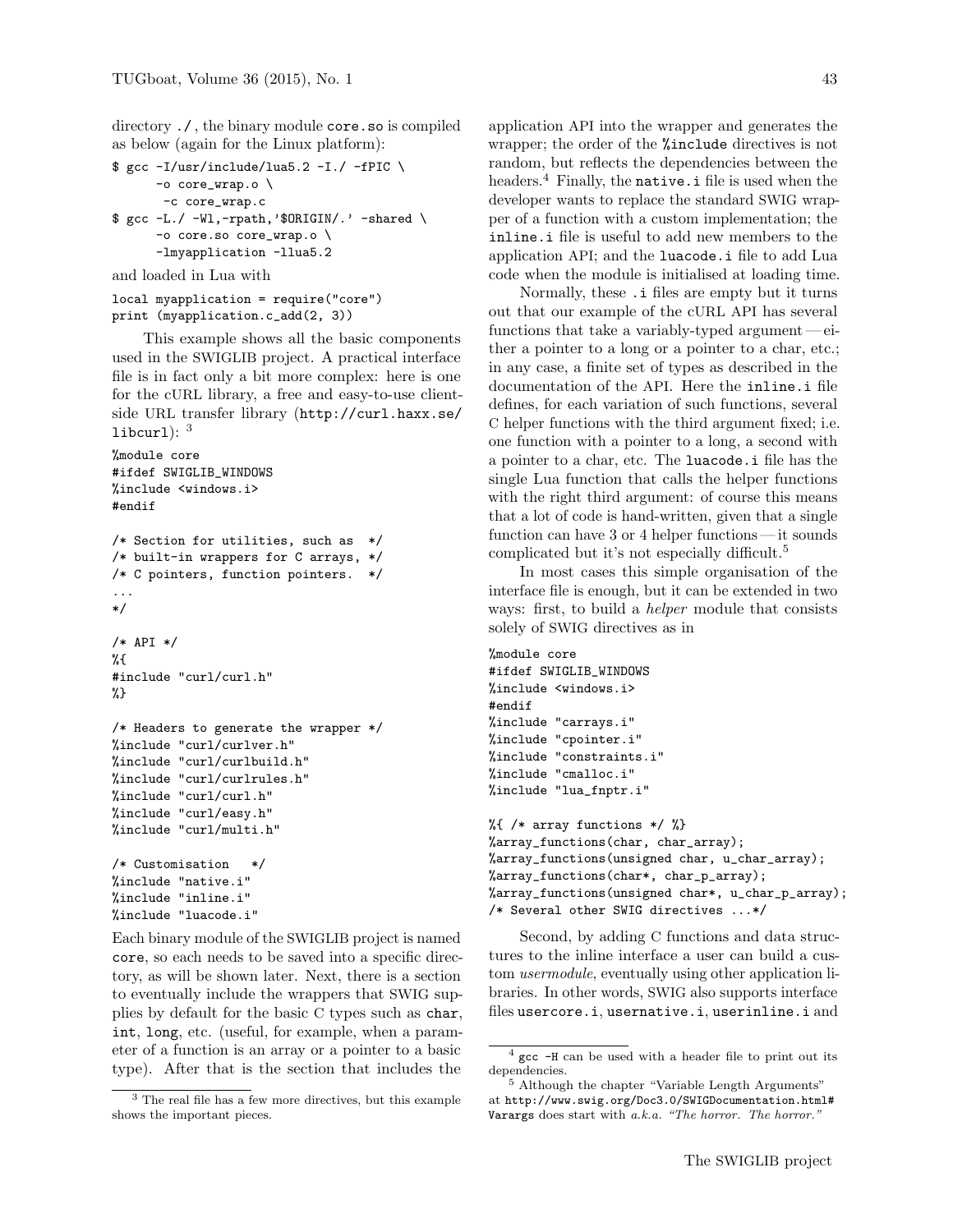userluacode.i and hence a usercore binary module that stays in the same directory as the core application.

#### 2.2 Compilation of a wrapper

Compilation of binary modules is not as difficult as it seems at first sight: given an application header and the corresponding shared library, SWIG generates ANSI C wrapper code, which is usually both portable and easily compilable. Of course much depends on the application library, but currently all the modules provided are compiled for 64-bit Linux (Ubuntu 14.04 LTS) with the GCC toolchain and cross-compiled for Microsoft Windows 32-bit and 64-bit using the Mingw-w64 toolchain; it's also possible under Linux to use the native compiler suite for Windows from <http://tdm-gcc.tdragon.net>

In this way the application headers and library match among different platforms (only two in this phase) which in turn means that at the LuaTEX level the interface to the application library is the same. While the compilation of an application module almost always uses the configure script generated from the GNU Autotools, SWIGLIB uses for the wrapper simple bash scripts; for example, for curl under Linux:

```
trap 'echo "Error on building library";
     exit $?' ERR
echo "building for : linux 64bit"
## SWIG
swig -I$(pwd)/resources/include64 -lua \-o core_wrap.c ../core.i
## Compile wrapper
rm -f core_wrap.o
gcc -O3 -fpic -pthread -I$LUAINC \
    -I./resources/include64/ \
    -c core_wrap.c \
    -o core_wrap.o
## Build library
rm -f core.so
CFLAGS="-g -03 -Wall -shared \ \-I./resources/include64 \
       -L./resources/lib64"
LIBS="-lcurl -lssh2"
gcc $CFLAGS -Wl,-rpath,'$ORIGIN/.' \
   core_wrap.o \
   $LIBS \
    -o core.so
## End
mv core.so resources/lib64
rm core_wrap.o
rm core_wrap.c
and for Windows 64-bit it's almost the same:
trap 'echo "Error on building library";
     exit $?' ERR
## SWIG
```

```
swig -DSWIGLIB_WINDOWS \
    -I$(pwd)/resources/include64 \
    -lua -o core_wrap.c ../core.i
## Compile the wrapper
rm -f core_wrap.o
$GCCMINGW64 -O3 -I$LUAINC \
   -I./resources/include64/ \
    -c core_wrap.c \
   -o core_wrap.o
## Build the library
rm -f core.dll
CFLAGS="-O3 -Wall -shared "
LIBS="$LUALIB/$LUADLL64
resources/lib64/libssh2-1.dll
resources/lib64/zlib1.dll
resources/lib64/libcurl-4.dll
resources/lib64/ssleay32.dll
resources/lib64/libeay32.dll "
$GCCMINGW64 $CFLAGS \
   -W1,-rpath,'$ORIGIN/.' \
   core_wrap.o \
   $LIBS \
   -o core.dll
```

```
rm core_wrap.o
rm core_wrap.c
```
mv core.dll resources/lib64

## End

A simple bash script should be easily ported to different platforms: the GNU Autotools are well suited for Unix-like systems, but Windows has its own toolchain and such a a shell script can be translated in a batch script without much effort, giving a good starting point (see [\[1,](#page-6-2) p. 3]).

A binary module can easily depend on other binary modules. Under Windows, these modules are searched first in the same directory of the wrapper, but in Linux (and hopefully on other Unix-like systems too) that "local" search is enforced with the linker option -W1,-rpath,'\$ORIGIN/.'. We do this to keep the wrapper module and its dependencies as much as possible self-contained in a TDS tree.

In spite of the efforts to mask the differences between the systems, at some point they emerge and it's not always possible to find a nice way to manage them. One of these differences is symbol resolution and collision: when an application module has a reference to an external symbol (i.e. a function or a data item), under Linux this reference is resolved at run-time while in Windows it must be resolved at build-time, when the module is compiled.

Given that an application module always needs to resolve the Lua API symbols, the first consequence is that the luatex Windows binary must be compiled with a dynamic link to an external Lua library (a Lua DLL) and the same DLL must be used at build-time for the application module. Under Linux the Lua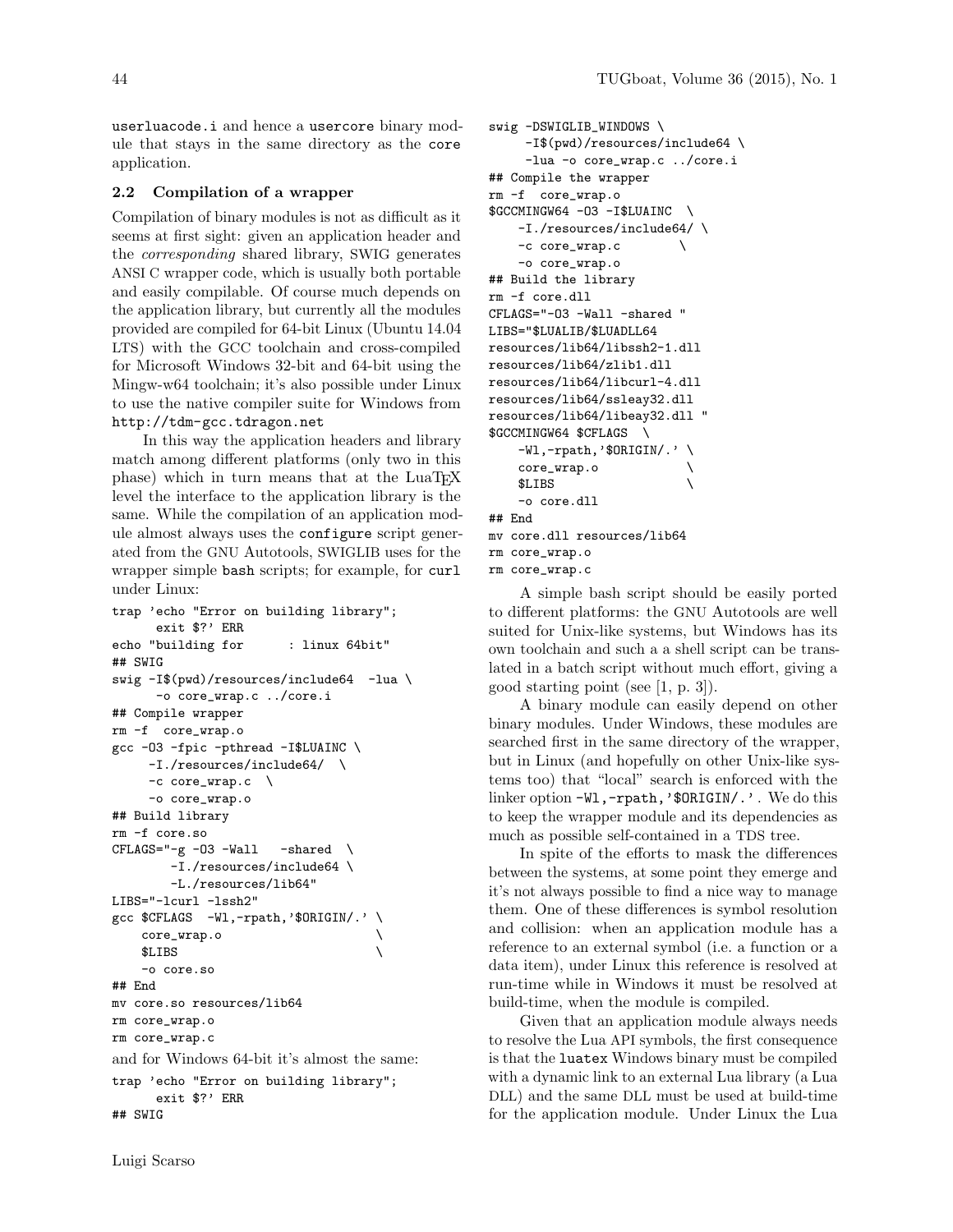API symbols are unequivocally resolved inside the luatex binary, but if the application module needs a symbol from another API (for example, a function from libpng, which is part of luatex) it must resolve that symbol to an external auxiliary library and not inside the luatex binary: with Windows this happens automatically because, by default, the symbols are not visible if not explicitly marked as such, but in Linux the situation is just the opposite. The luatex binary must be compiled with the gcc flag -fvisibility=hidden — this will be the default starting with TEX Live  $2015$ <sup>[6](#page-4-0)</sup> hence, all the Linux binaries before this date are not safe.

Another fundamental difference is that Linux 64-bit and Windows 64-bit don't use the same data model. Linux uses the so-called LP64, where the type long and a pointer are both 64 bits, while Windows uses LLP64, where a long is 32 bits and a pointer 64 bits. As a consequence, if a program under 64-bit Linux uses a long to store an address, it cannot be automatically ported to 64-bit Windows. Although the 64-bit Windows version could use the type long long, this is a a C99 extension and it's not supported by the Microsoft Visual C compiler. The situation is no better in C++: the following example that uses GMP 6.0.0 fails to compile with Mingw-w64 but works with GCC under Linux[7](#page-4-1) — and in both cases sizeof a returns 8.

```
#include <gmpxx.h>
#include <iostream>
using namespace std;
int main(void) {
    size_t a = 5;
    mpz_class b(a);
    cout << b.get_ui() << endl;
    cout<< sizeof a <<endl;
    return 0;
```
# }

### 3 Deployment

The SWIGLIB project is hosted<sup>[8](#page-4-2)</sup> at [http://swiglib.](http://swiglib.foundry.supelec.fr) [foundry.supelec.fr](http://swiglib.foundry.supelec.fr) with a public readonly Subversion source repository accessible at [http://foundry.](http://foundry.supelec.fr/projects/swiglib) [supelec.fr/projects/swiglib](http://foundry.supelec.fr/projects/swiglib). The root has currently the following application modules:

trunk

```
attic
```
- basement
- $\vdash$  curl

```
7 And the fork MPIR 2.7.9 compiles correctly under Mingw-
w64 and gives the same result as Linux!
```

```
8 Thanks to Fabrice Popineau for his invaluable support.
```

```
- experimental
.<br>|<br>|- ghostscript
.<br>|- graphicsmagick
- helpers
.<br>|<br>|- leptonica
libffi
L lua
 - luarepl
- mysql
- parigp
physicsfs
- postgresql
- qpdf
\vdash R
sqlite
swig
- usermod
zeromq
COPYRIGHT
build.sh
```
Each application module has the following layout (here shown for curl):

```
curl
L = 7.40.0
```

```
- docs
-linux
   - resources
      - include32
       - include64
         L curl
        - lib32
      L lib64
     test
   build-linux-x86_64.sh
  osx
   resources
        include32
       - include64
       \vdash lib32
       L 1ib64
  windows
    resources
       - include32
          L curl
          include64
          L curl
         lib32
         lib64
       L.
    L test
    build-mingw32.sh
    build-mingw64.sh
    build-msys32.sh
    build-msys64.sh
core.i
inline.i
```
<span id="page-4-0"></span><sup>6</sup> Peter Breitenlohner has done incalculable work in implementing the symbol visibility and the build of shared versions of the TEX-specific libraries.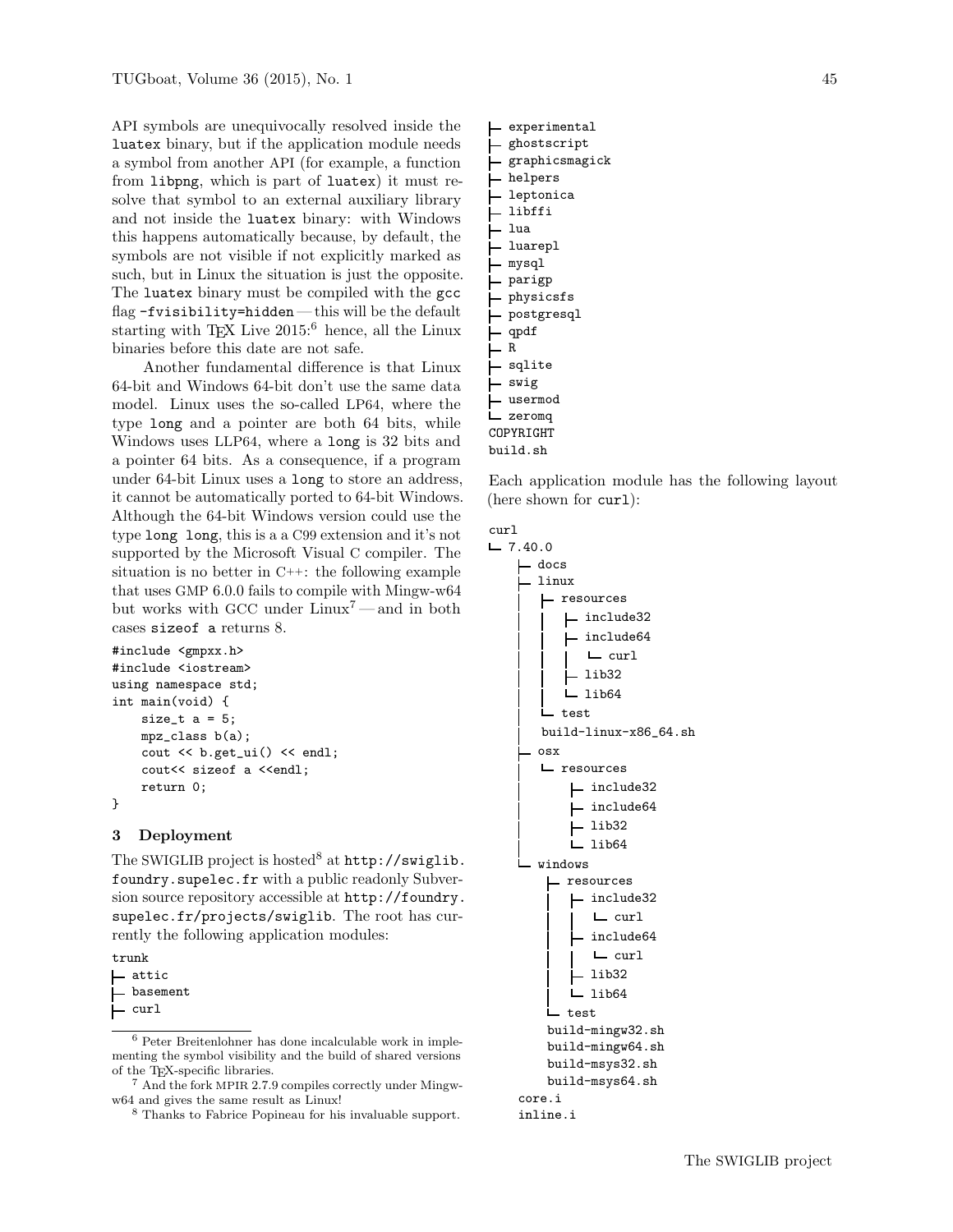where  $lib64$  (lib32) hosts the application API and lib64 (lib32) the binary module. The osx directory is a placeholder— currently it's empty. The lua directory contains the Lua API and the binaries for Linux 64-bit, Windows 32-bit and 64-bit:

 $L$  luatex-beta-0.79.3.1 L include lauxlib.h luaconf.h lua.h - lua.hpp lualib.h patch-01-utf-8 patch-02-FreeBSD patch-03-export linux luatex w32 libkpathsea-6.dll luatex.exe texlua52.dll w64 libkpathsea-6.dll luatex.exe L texlua52.dll

# 3.1 Application module location in the TDS

The natural location of a binary module inside a TDS directory is under bin/. The current layout looks like the following (for Linux 64-bit):

```
tex
texmf-linux-64
   bin
      L lib
          luatex
             L lua
                swiglib
                    L curl
                       -7.40.0core.so
                           libcurl.so
```
SWIGLIB doesn't require a particular method to load a wrapper module, because this is a task of the format. The tests in the Subversion repository use the low-level Lua function load, but they need to know the system and the full path of the module; on the other hand, ConTEXt has a global swiglib function (see  $util$ -lib.lua and  $[3]$ ) that is independent from the system and the path — but it doesn't use the kpse library.

# 4 Conclusions

Without a doubt, building a wrapper module requires a working knowledge at least of the C language, for which [\[5\]](#page-6-4) is still a pleasure to read; useful information on shared libraries is also in [\[2\]](#page-6-5) and [\[7\]](#page-6-6) while for Linux [\[6\]](#page-6-7) is still one of the best references, as [\[10\]](#page-6-8) and [\[9\]](#page-6-9) are for Windows. Moreover, having a working wrapper is only half of the story: the rest is a working Lua/TEX layer that suits with the format in use— and this cannot be part of the underlying SWIGLIB. The example with GMP 6.0.0 shows that an application module that compiles well and passes all the tests can still fail to compile an apparently innocuous program. The C code itself is not always easy to understand, as for example with the following program

```
/* test.c */#include <stdlib.h>
void foo(int *x){
  int y = *x;
 if (x == NULL)return;
 return;
}
int main(){
 int *x;
 x = NULL;foo(x);return 0;
}
```
which gives a segmentation fault if compiled with gcc without optimisation (gcc -o test test.c), but it's ok with optimisation (gcc -03 -o test  $test.c$ .<sup>[9](#page-5-0)</sup> Portable multithreading also looks problematic, due to the lack of support in ANSI C and hence in Lua. Of course the Linux and Windows platforms are not the only ones to consider and the absence of Mac OS X is the most notable; FreeBSD as well, which seems to be rather easier to add.

Despite these issues, SWIG is an exceptionally flexible program, and it can adapted to manage almost any situations. If an interface file is complicated, it can often be simplified with an auxiliary C module; if a user needs to customise an application module, this can be done by adding a set of Lua functions and/ or C functions— and all this while always formally writing an interface file. A possible objection is that LuaT<sub>E</sub>X does not have a read-eval-print loop ("repl") program as standard Lua does, but SWIGLIB has a pure Lua module luarepl that mimics the original one quite well. This means that it's possible to use

<span id="page-5-0"></span> $9 y = *x$  results in undefined behaviour when x is NULL, but the optimisation -O3 is able to detect that y is never used and it deletes it.